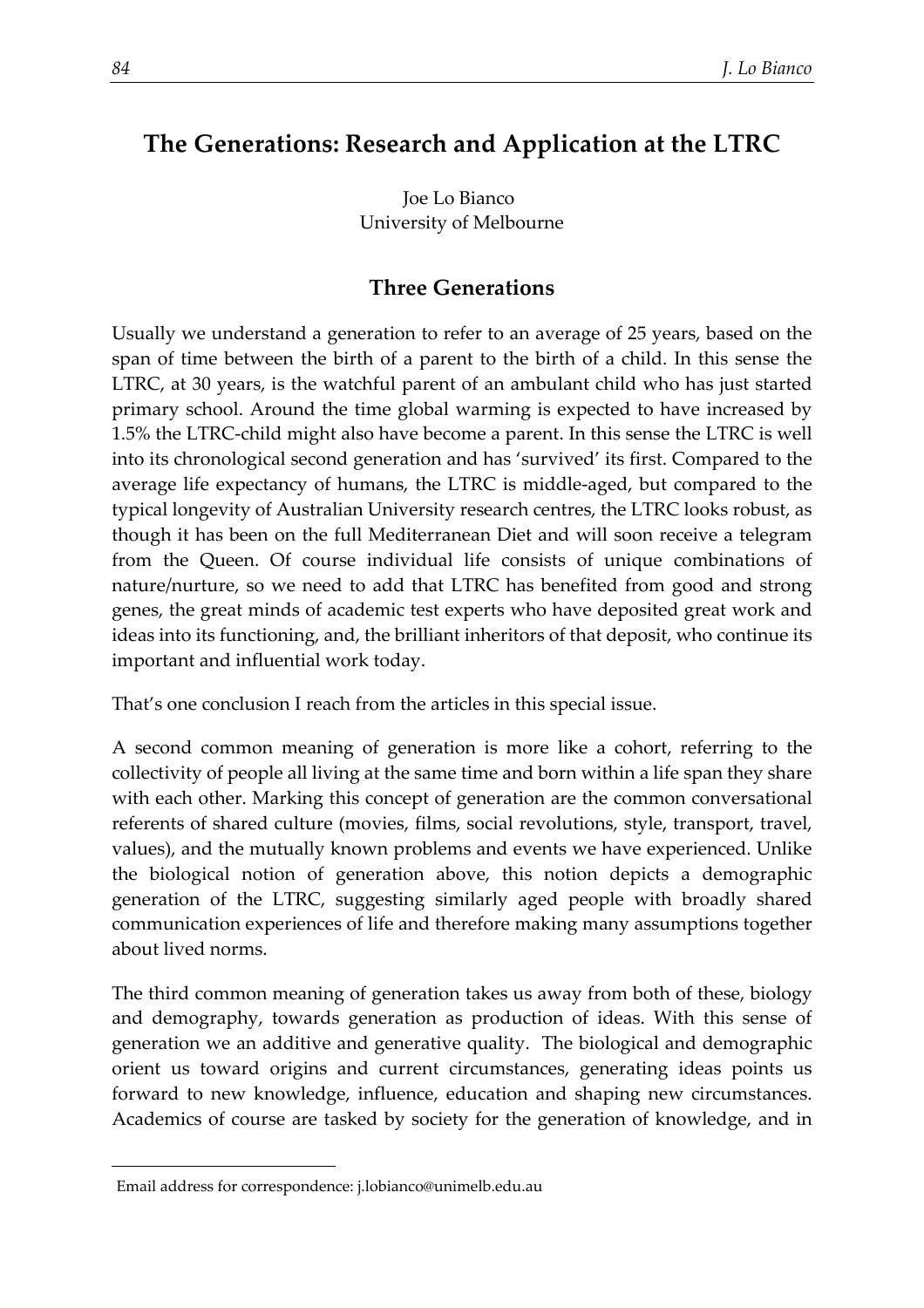supervising research and in teaching they are tasked with the regeneration of knowledge, both producing what we now know and re-producing those who will in the future know. I think this generation notion also applies to the ideas and work of the LTRC in as deep a way as the other two.

With these three senses of 'generation' I want to make remarks about the papers in this special issue, some general comments and specific comments about individual papers. Collectively and individually these four papers reflect a time of turbulence in education and public governance which was only beginning to be felt when LTRC came into existence, and which has 'dogged' its life ever since. I am referring to the ubiquitous practice of neo-liberal governance. In its distinctively Australian history neoliberal governance was born as 'economic rationalism' and became so successful it is now the established public reasoning for nearly all social and economic organisation, deeply impacting education, training, professional life, mobility of populations. Many of its arguments have become normalised assumptions infiltrated into how we see, and imagine, a great deal of our collective life.

### **Flatness and borders**

When Thomas Friedman spoke of the 'flat world' he wasn't advocating that it should come into being, or proposing it as a normative improvement on an actual world that needed fixing. He was announcing its arrival. It was the new reality, he claimed, a pervasive globalisation was around us all and this 'flat world' was not anyone person or state's desideratum; it was the outcome of agentless convergences between business and economics. Friedman wasn't writing for academics or researchers; he was communicating with the lay world to tell it about what the world had become. Look around, he seemed to say, and all you see is either already flat or being rapidly made so. The world of goods and services, both supply and demand, was rapidly being flattened, producing a level-playing field through increasingly unfettered competition, so that individual entrepreneurs, corporations and national economies were generating an interdependent and increasingly uninterrupted global network of supply. A key non-human agent in this historic change was personal computers, especially when personal computers became tied to fibre optic micro cables and gave rise to software that structures work-flows anywhere on earth.

Despite obvious persisting differences of culture, location or national status that function as a kind of obstacle holding back these forces of globalisation, Friedman claimed that this seemingly banal change was a deep historic transformation and that it would lead to a 'capitalist peace'. In effect, this validates a Kantian claim that free trading republics would produce a peace of mutual interests, with Friedman's nuance that peace would prevail through economics, technology and business. Interdependence would reduce the source of most conflicts and new kinds of identity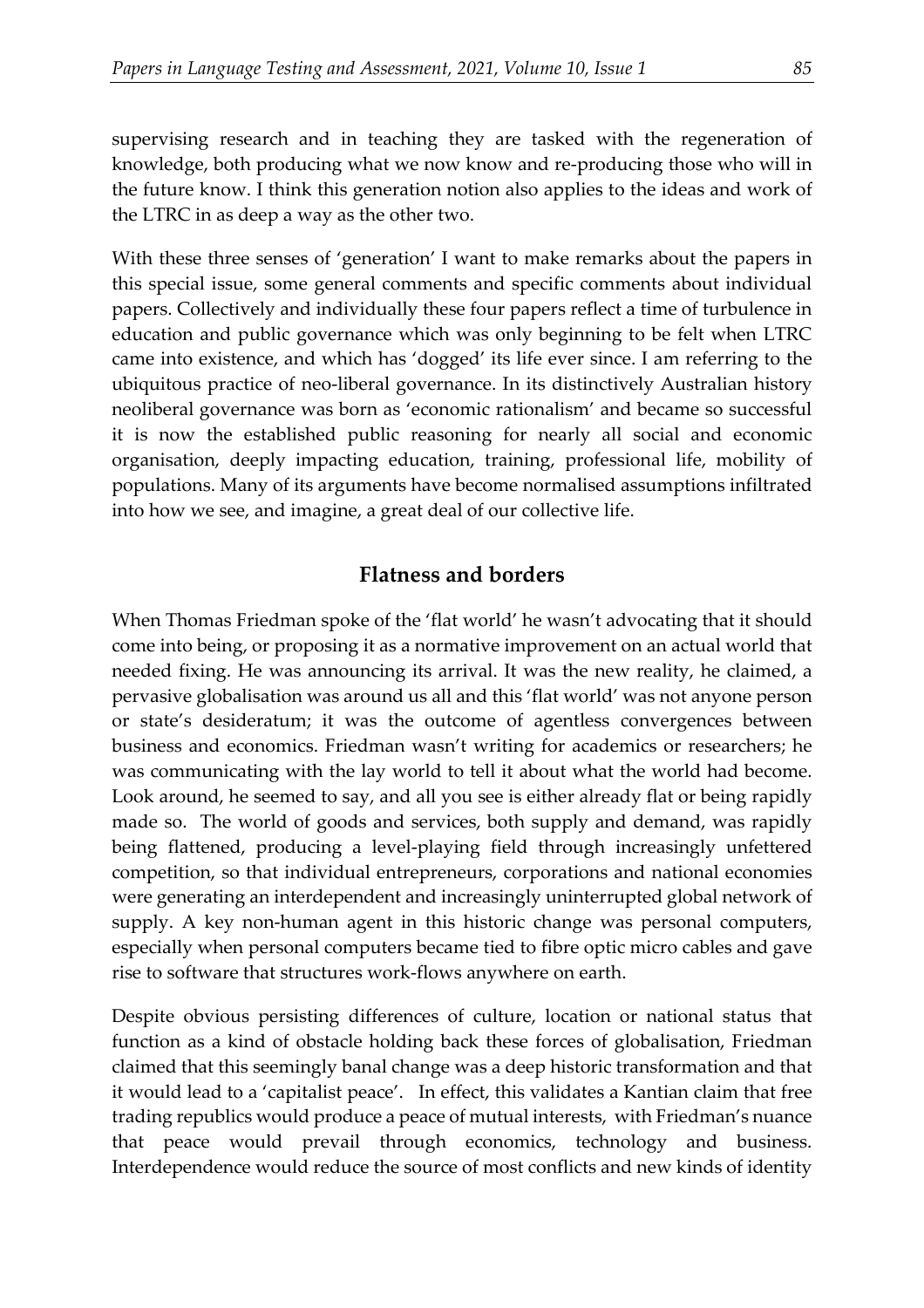and attachments would emerge. Friedman's 'flat world' was conceptually injected into the actual world (the far from flat real world) in 2005 and was so popular that it became a 'publishing sensation' with regular updates, refinements, re-releases etc. (Friedman, 2007). Many of the convergences that the 'flat world' depicts, whether in work or education, are undeniably true and linked to software systems, and go hand in hand with neo-liberal logic. Central to flat world thinking is the belief that the affordances of software power are available to non-state actors, individuals, corporations and institutions just as much as they are to government.

Endorsing the reduction of barriers is a staple of border-less theory in commerce and a long-established principle of management gurus who want to create a seamless space for global commerce. An exemplar of this kind of corporate strategy is Kenichi Ohmae (2005), an organisational theorist and management expert, and formerly Academic Dean of Public Affairs at the University of California Los Angeles. Ohmae introduced the philosophy of 'just in time' production (lean manufacturing) to western economies from Toyota's 1930 operating approach sometimes dubbed The Toyota Way, a deeply efficiency and cost-lowering, risk reducing form of managing resource inputs and production outcomes. Ohmae's explicit aim is to reduce national obstacles (such as a country's sovereign policy making power) into who produces and sells goods and services and where they sell them. He wants to make the world more efficient for corporations and give rise to a new world order, and he too, like Friedman, construes this as an ethical advance on the contemporary state of things.

Opposing state regulation of commerce, and believing that financial and labour efficiency, sharpened competition and niche positioning of companies are needed in a cutthroat world, have become widespread assumptions for the demographic generation of LTRC. Its researchers, and the agencies that commissioned them to write and research tests and testing, all co-evolved in the shadow of economic rationalism. Universities have adapted to its assumptions and education-specific versions of competitive ideologies have been normalised (Lo Bianco, 2021). Language education and even multilingualism and languages themselves have absorbed forms of 'linguistic entrepreneurship' (De Costa, Park and Wee, 2021), conceiving of individuals as mini economies, investing in themselves to enter competitive markets.

#### **The papers**

The theme of this special issue is about negotiating tensions between language assessment policies and practices, with a specific view of the role of the language testing professional. The topic reflects a set of ideas about the traction of tests and testing research in practice and in policy, expressed through a unique corpus of concepts each paper in the special issue has generated.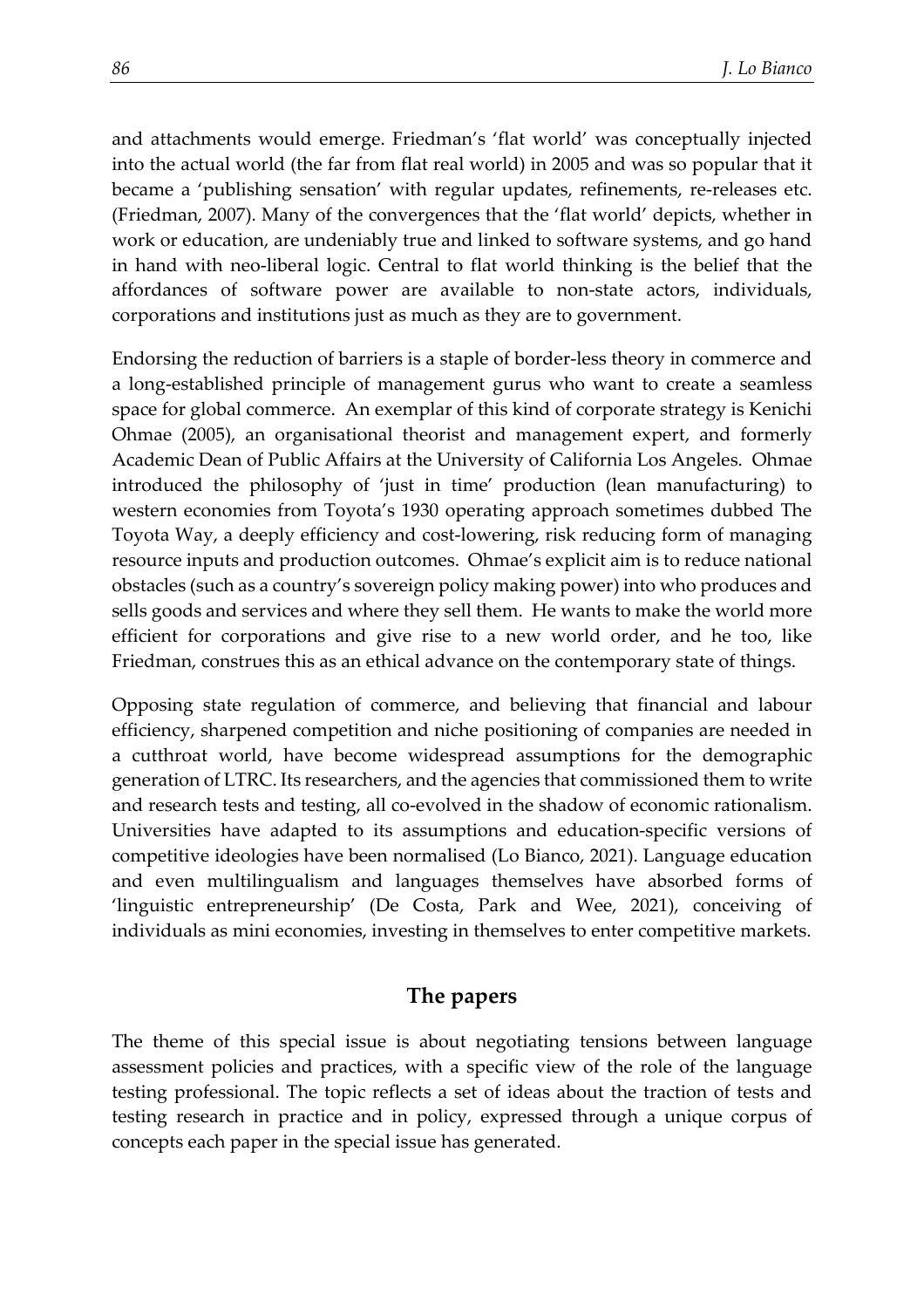- Cathie Elder's paper focuses on the LTRC's policy contribution in the 'languages arena' which she discusses as 'policy responsible' language assessment;
- Ute Knoch looks at the dilemma of research/policy as a set of 'challenges of providing expert advice in policy contexts';
- Susy Macqueen, John Pill and Ute Knoch frame the issue and relation of expert and official as a question of the 'trust' that is held for tests, by whom and in what ways;
- Kellie Frost looks at broadly similar dynamics of what I have called 'policy literacy' (Lo Bianco, 2001), and specifically how 'boundaries of responsibility' are negotiated.

The 30 years of the LTRC are evident in the problems of languages teaching and their fluctuating presence in school curriculums, which has been a staple of public policy for decades, as are questions of direct entry programs in education institutions, occupation-related language skills and migration policy, the foci of the other papers. All of these questions carry residues of how our society has come to conceive of education and language in a world of ideas influenced by metaphors and policies that come from theories of entrepreneurial culture, individualism, competition, efficiency and related ideas.

In her framing of the special issue, Cathie Elder notes that language test use has become widespread and continues to grow in Australia and elsewhere and that it is now an expected part of public governance across many institutions. Tests and the idea of testing serve policy goals in education and regulate who is selected and who is rejected in the transition from formal study into employment and in particular sectors of the labour market. She notes the vital and highly influential combination of the technical requirement of test design and execution with explicit attention to fairness and justice in how tests are used. We are all aware that tests and therefore language testers are charged with roles that have serious consequences in the lives, careers and fortunes of many people, including vulnerable groups, and because of this language testers are brought into relationships with public officials, employers, educators and others. This means that they are engaged in 'policy conversations' (Lo Bianco, 2019), which are a special kind of dialogue in which language testers are positioned as experts interacting with officials who are positioned as decision makers. Over the thirty years of its life as an autonomous Centre required to find resources to do research and write tests, the LTRC has necessarily been responsive to the demands of public administration and the policy settings and directions established by government, most of which are devolved to bureaucracy.

While academic testers are mostly interacting with officials in bureaucracies, it would be misleading to think that this is different from interacting with policy settings. The dynamics of relations between academic researchers and public officials bring to mind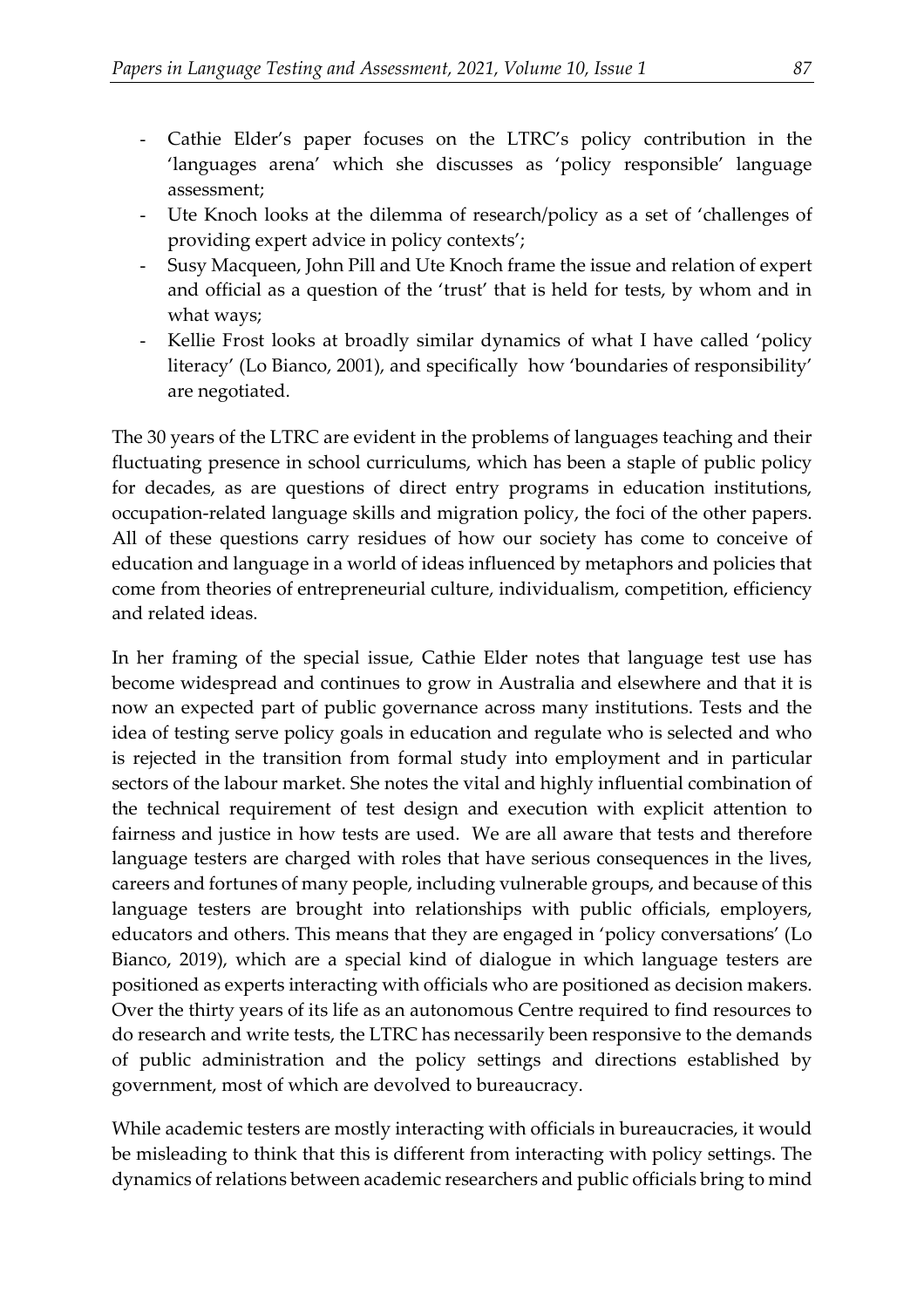the ancient focus of political philosophy on the links between knowledge and power. In effect this is about how experts interact with powerholders, how their stereotypes of each other impinge on their relationships, what they perceive and expect of each other, and what they expect to be legible in each other's behaviour. When a group of experts is aggregated into a centre, such as the staff and associates of the LTRC, these otherwise individual relations assume a collective presence, and this gives rise to the need for training, reflection and professional development to build robust relations with stakeholders.

Elder discusses this dynamic as the negotiation of tensions between policies and practices and rightly identifies dilemmas that flow from this. To possess expertise which is consequential in the lives of others imposes an ethical obligation for the fair and just use of the products that emerge from that expertise. Policy conversations are the main kind of engagement between academic language testers and officials, including politicians. Because these are often informal, not recorded, and fleeting, their importance is missed. Public officials have responsibilities for the distribution of public resources in accordance with constituent needs, governmental policy and the administration of programs. The division between administration of a program and 'policy making' is often fuzzy. Because most policy texts are brief statements of intention, this leaves administrators with ample scope to interpret what is intended, and to adjust action according to the circumstances of individual clients. For this reason, administration officials and policy focused politicians are best thought of as agents of the same overall activity, a continuum of policy formulation and implementation.

Elder's paper discusses the LTRC's policy contribution in the 'languages arena'. This is a reminder that although the majority of test research and most test writing is about certification of English ability for professional and education admission, or for determination of migration status, a large number of consequential tests are also in languages other than English. In the paper there is an impressive list of LTRC writing and research on testing in many languages other than English, a fact sometimes obscured by the large-scale English tests.

In her historical overview of LTRC projects in languages other than English, Elder classifies what the projects were designed to achieve in relation to policy. Some aimed to inform policy, others to enact policy, while others were designed to evaluate policy that was decided and implemented by various institutions. Through a discussion of specific cases and their impact on policy the paper looks at what constitutes a 'policyresponsible' language testing. In her conclusion Cathie Elder makes a key point that 'professional accountability' for language testing has been narrowly conceived as defending instrument validity, when it should be formulated much more widely as "experts contributing to knowledge exchange in the larger policy arena" (Elder, this issue, p. 22). This new framing foregrounds a professional interaction between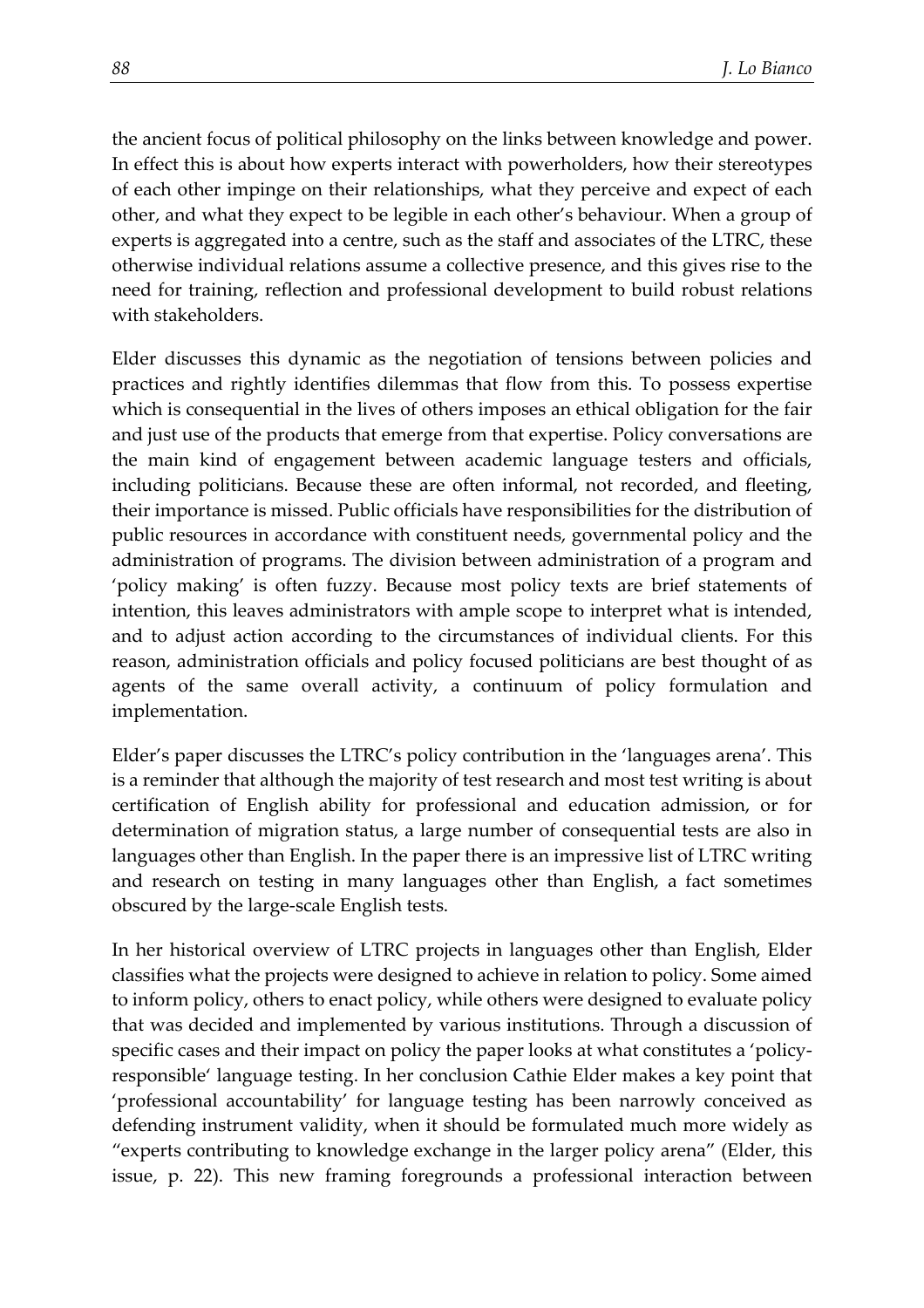language testers and the institutions and bodies making policy which relies on tests. If policies rely on tests to determine or influence important events in the lives of individuals is it ethically appropriate for a tester to be removed totally from the purposes and ways in which their test will be used? . This question deepens and expands what accountability means, moving it away from a defensive position of protecting the integrity of a technical instrument, a test, such as arguing its design validity and specifications, to a more proactive and interactive relation between testers and test designers and various stakeholders.

It is likely that novice language testing academics will need professional induction into what is required in this much more dynamic and complex process of thinking about 'the larger policy arena' as proposed by Elder. In such a understanding of the practice doing language testing, whether research or test writing, becomes more than just pushing knowledge out from an academic setting into the world of policy formulation, implementation and review.

Ute Knoch discusses a similar tension theme as a series of challenges to providing expert advice in policy contexts. She makes the excellent point that expert advice in policy formation or review is not documented systematically, partly because it often occurs in informal meetings or in meetings that are closed and in which participants are required to keep proceedings confidential. Advice is often also required to be provided in confidential documents, which are not available to the public and which can only be released by decision of a government official or committee. The clear ownership and control of information, argumentation, data and other aspects of the knowledge produced by academic language testers is therefore sharply demarcated and so the relation between scholar and decision-making authority is tightly drawn. Because much of this advising is informal, even when it is not expressly confidential, it isn't clear what its status or effects are because decisions are necessarily tracked to particular inputs, and decision makers draw on multiple sources of advice. Knoch documents and describes three instances of LTRC policy advice and considers these against four aspects of the situation:

- (1) How we came to be invited to provide expertise,
- (2) What advice/expertise we were asked to provide,
- (3) What complexities we encountered when providing the advice,
- (4) Whether the advice was taken up.

The first case was commentary on the Australian Citizenship Bill of 2017 when the LTRC advised on the proposed English test and how it would be administered, raising questions of complexity about language performance and use, the intended proficiency level in English (IELTS 6) and making suggestions for alternative and preferable responses to the issue of national citizenship and communication.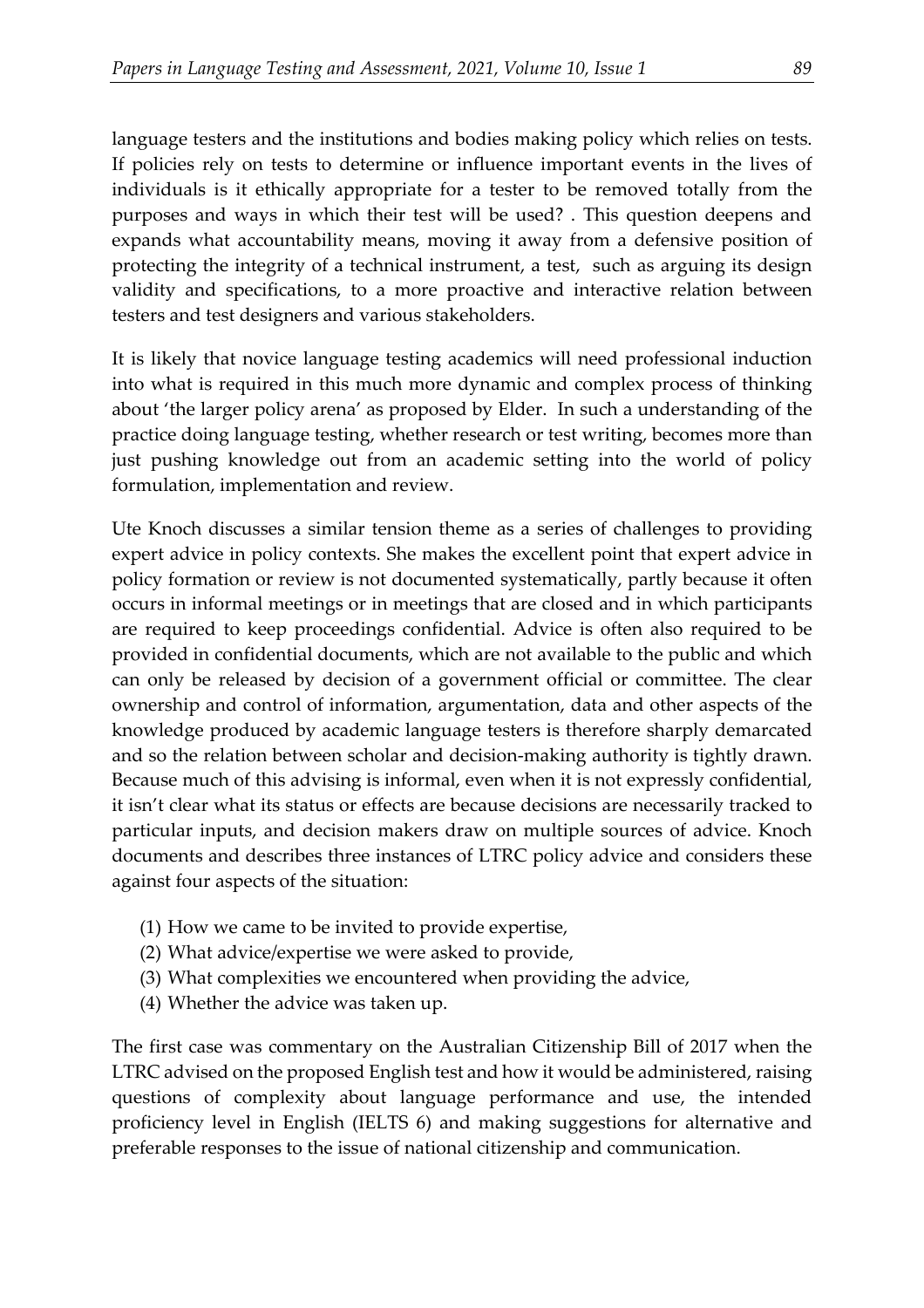The second case involved registration processes for an Australian professional group, in relation to its consideration of access requests by overseas-qualified candidates, and specifically in relation to the requirements for English language skills.

The third case was injecting language testing expertise and research into the administration of a university's response to suspended large-scale English language tests in 2020 because of COVID-19 restrictions. Test centres were closed or operating with reduced capacity, giving rise to validity and even security concerns, and the university was seeking alternative forms of evidence of English proficiency for entry.

The paper is rich with practical evidence of the importance of policy literacy, of pressures and positions that people hold from their different roles in relation to a seemingly shared task, of various interests and how these compete and when they align or collide. Because young language testers have had limited opportunities for training for such complex and ever shifting interactions, the LTRC and other professional language testing centres should systematically prepare graduates for the situations they may encounter in the future, and the constraints they will face that may limit the impact their work may have. This is a valuable observation about professional induction into the world of practicing as a language tester, not merely being technically proficient and skilled, but socially and situationally and ethically prepared for professional life in the field. The chapter serves as an empirically strong demonstration of the need for a kind of policy literacy for language testing professionals, a policy literacy generated out of documented LTRC experience but going to the underlying principles of the relations between knowledge/expertise and power/decision making authority. Because a principles based policy literacy resonates with wider issues of the interaction between knowledge and power, research and practice, and relations between the individuals who interact across these settings and discourses and positions, it is relevant to applied linguistics in general.

Susy Macqueen, John Pill, and Ute Knoch's discussion of 'trust the test' looks at scoreuser perspectives. The context is the desire for order in the disorderly realm of occupation related regulation of skill, and especially language skill, but these intersect with migration management, control of professional norms by authorised bodies representing particular professions, and labour force planning. The authors want to examine how policy makers conceive of the standards that language tests report and what they expect from the mandates for applicants to pass language tests. Both of these inform language testers in their desire to keep track of how their products (language tests) are used by others.

The authors tap into a recurring theme of the special issue: the segmented roles of various actors. Language testers are commissioned to write tests that are applied into regimes of testing devised by others, sometimes the same authorities commissioning the writing of tests. This means that monitoring for fair use, appropriate application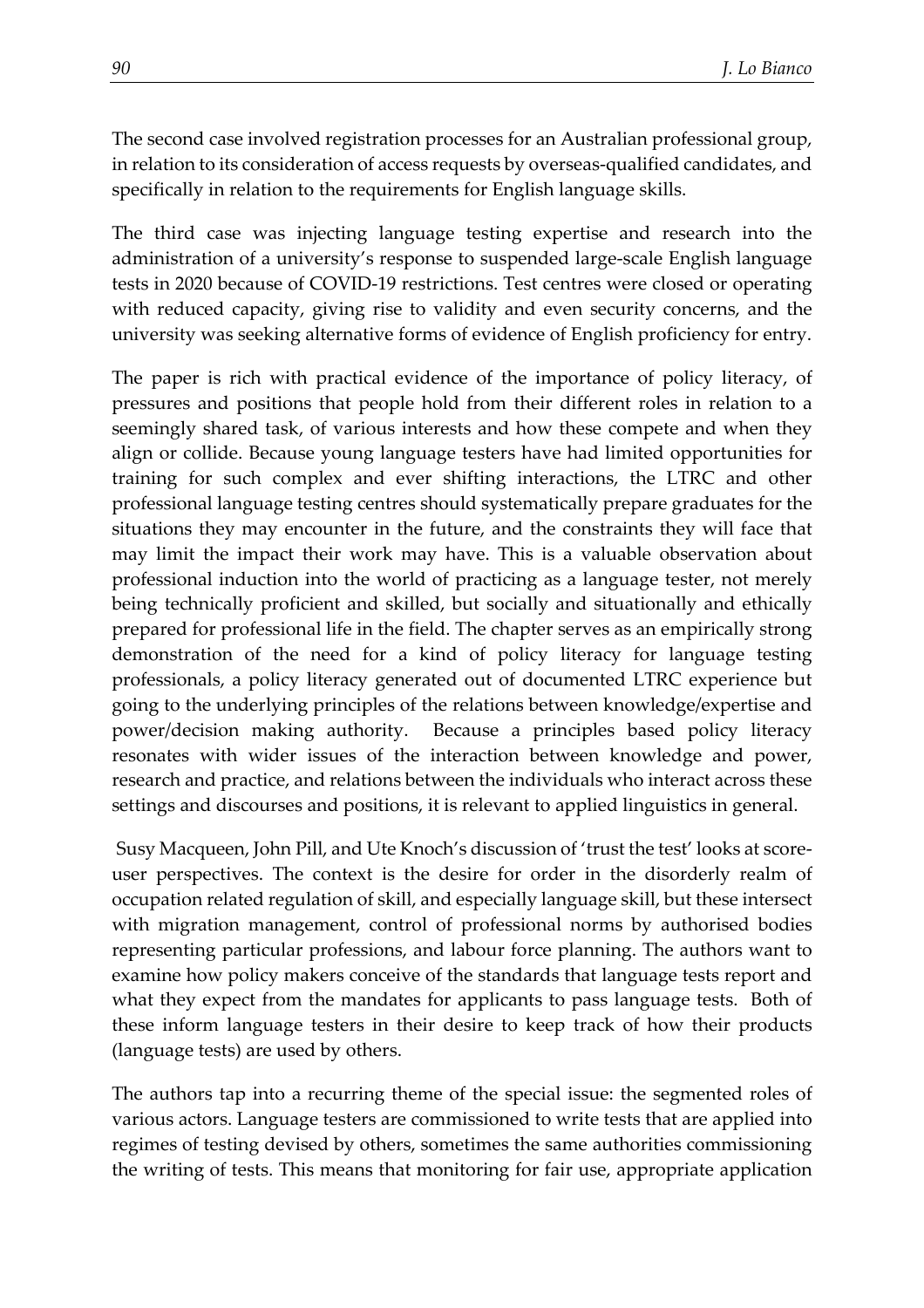and just practices is not a role assigned to language testers by any outside body, but one that arises from internal professional ethical procedures and responsibilities. Test commissioning authorities can thwart or outright deny the ability of language testers to monitor the use of tests once they are handed over. We can call this the product transfer model of work. Commissioned work, after all, is purchased, and therefore sold, and owned by the commissioning agency. A claim by language testers to a right to monitor how a commissioned product is used calls for a disruption of the normal way the product transfer model operates, and this can only succeed with negotiating and demonstrating mutual practical or ethical benefits in a shared approach to monitoring use and effects of tests that are no longer owned by academic researchers.

Macqueen, Pill and Knoch explore some processes of how negotiating is done, through interviews with representatives of accountancy, engineering, medicine and nursing professional registration bodies. They also study the information provided about the test standards by those who provide the test and the professional associations involved. They describe how test standards solidify and become entrenched, and this solidity allows them to accumulate a kind of trust and confidence over time, reflecting the desire of those commissioning tests to introduce order into programs they manage, to reduce risk and facilitate more liberalised flow of people into professional workplaces. Certain standards (e.g., 'IELTS 6') gain this solidity as a legible or recognisable reference point in discussions and are then extrapolated to other uses of tests and also to other test standards. This leads to a fascinating discussion of risk and trust in relations between academic experts and officials, the mandate that the latter issues to the former, and the negotiation they engage in to establish the relations to get test writing designed and implemented. The upshot of the concepts of risk and trust in these relations and the examples through which they are discussed promise to build a more engaged and aware future profile of language testers in general, but especially in relation to their interactions in policy settings.

The focus of this discussion is demonstrations of English proficiency in the context of skilled migration applications to enter Australia. Through various 'policy narratives' around tests and test scores the authors provide a rich account of interpretive discussions, and how objectivity warrants function and explain the behaviours and views of various parties, reducing complexity, controlling unpredictability, introducing order (or its appearance) and the various functions these outcomes serve. Tests are then conceived as policy objects attracting a certain quantum of power and presence in the highly politicised agitational space of migration debates.

The final paper is by Kellie Frost who analyses the relations between decision makers and language testing academics as a process of 'boundaries of responsibility', and the relations between the parties involved as a kind of 'negotiation'. These negotiations of frameworks of validation in language testing rely on certain assumptions which do not provide any space for the *"*lived experiences and subjectivities of test takers*"*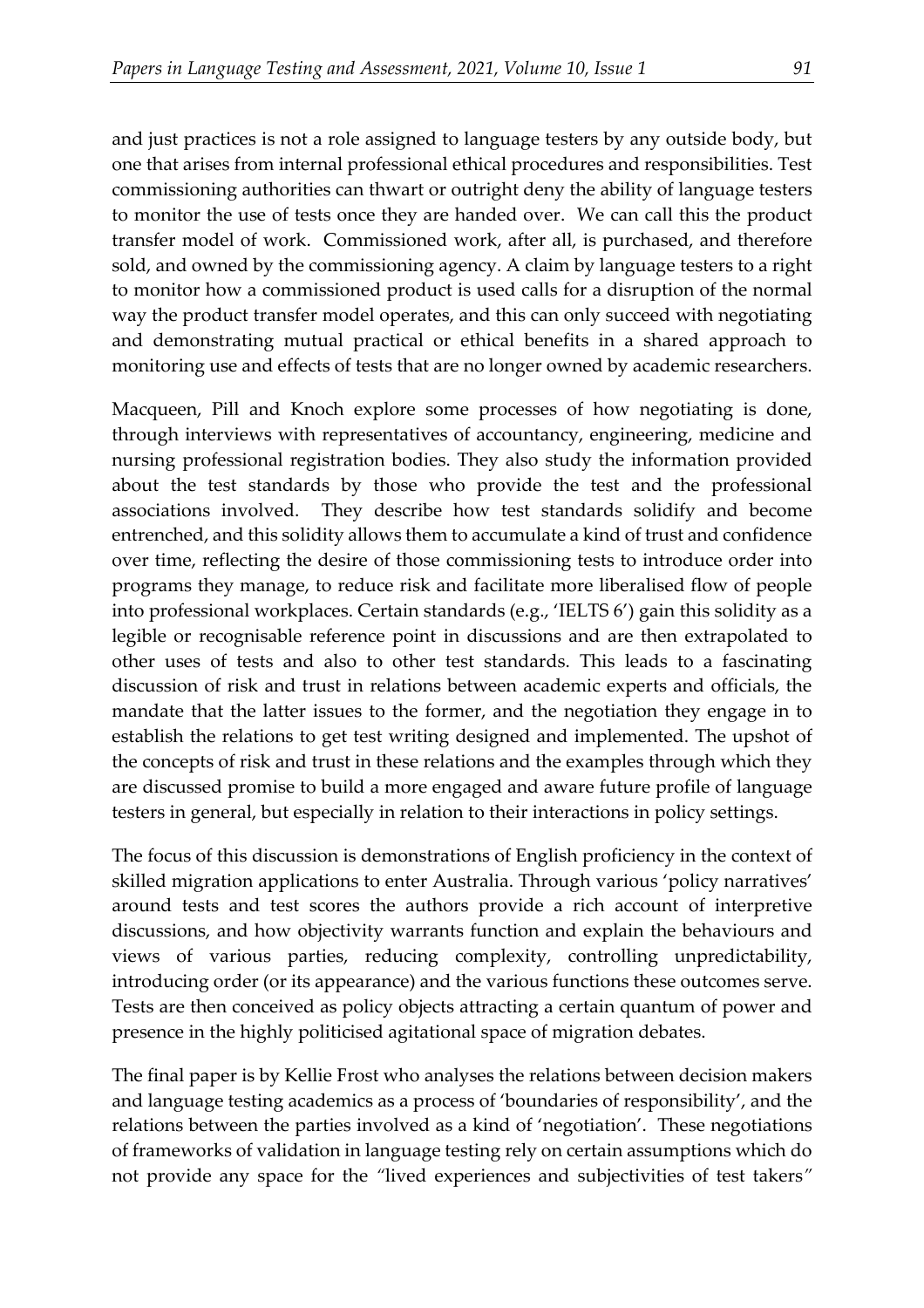(Frost, this issue, p. 70)*.* This means, in effect, that the conversations in which responsibilities are negotiated make no room for how those most affected by tests actually experience the tests, and what effects tests and the routines and procedures in which they are enveloped have on their lives.

This exclusion of 'lived experience' from test validation recalls for me a more general principle of language policy implementation theory. I am referring to an understanding of policy as three components, as originally named by Davis (1994). These comprise policy as 'intention', as designed by those authorised to issue policy, policy as 'implementation', because of the common observation that what is actually delivered is often different from what policy intentions declare. The third component refers to how policy is experienced by those whose lives it affects. In Lo Bianco and Aliani (2013) this approach is discussed as three 'moments': the *intended* (the aims that policy statements declare or announce and how the problem they will tackle is named); the *implemented* (policy texts are usually legalistic, administrative and general, only some parts are actually funded for implementation) and the *experienced* policy, effectively what the law, mandate or report 'feels' and 'looks' like when converted into tests, routines of participating in them, activities, resources, frequency, intensity, expectations, etc. All this displaces intention and implementation into subjective accounts of the encounter of those with most at stake with procedures in which they have had no input and often little understanding. The experienced policy is where the main intended recipient of a practice encounters implemented and announced government policy, and experientially knows its economic costs, value and seriousness, cultural and political messages, and personal consequences.

In Frost's analysis, because the experiential realm is 'hidden from view' accounting for ethical implications of language tests and language testing becomes much harder. Her paper reports on immigration based English language testing in Australia to expose the dilemmas and conflicts in decision making and interpretations that result. To shift beyond judgments of language testing that just draw on evaluations of test alignment with test user expectations requires a new kind of 'criticality' derived from the main stakeholder group, whose subjective experiences are obscured.

What is especially valuable for me in this analysis is that Frost is pushing into the space where the "*problems of language and of policy are imagined*" (Frost, this issue, p. 70). The discipline of language testing is therefore called to account for inherent ideas allowed to circulate about idealised communication forms and subjects, a deeply important aspect of a robust notion of policy literacy.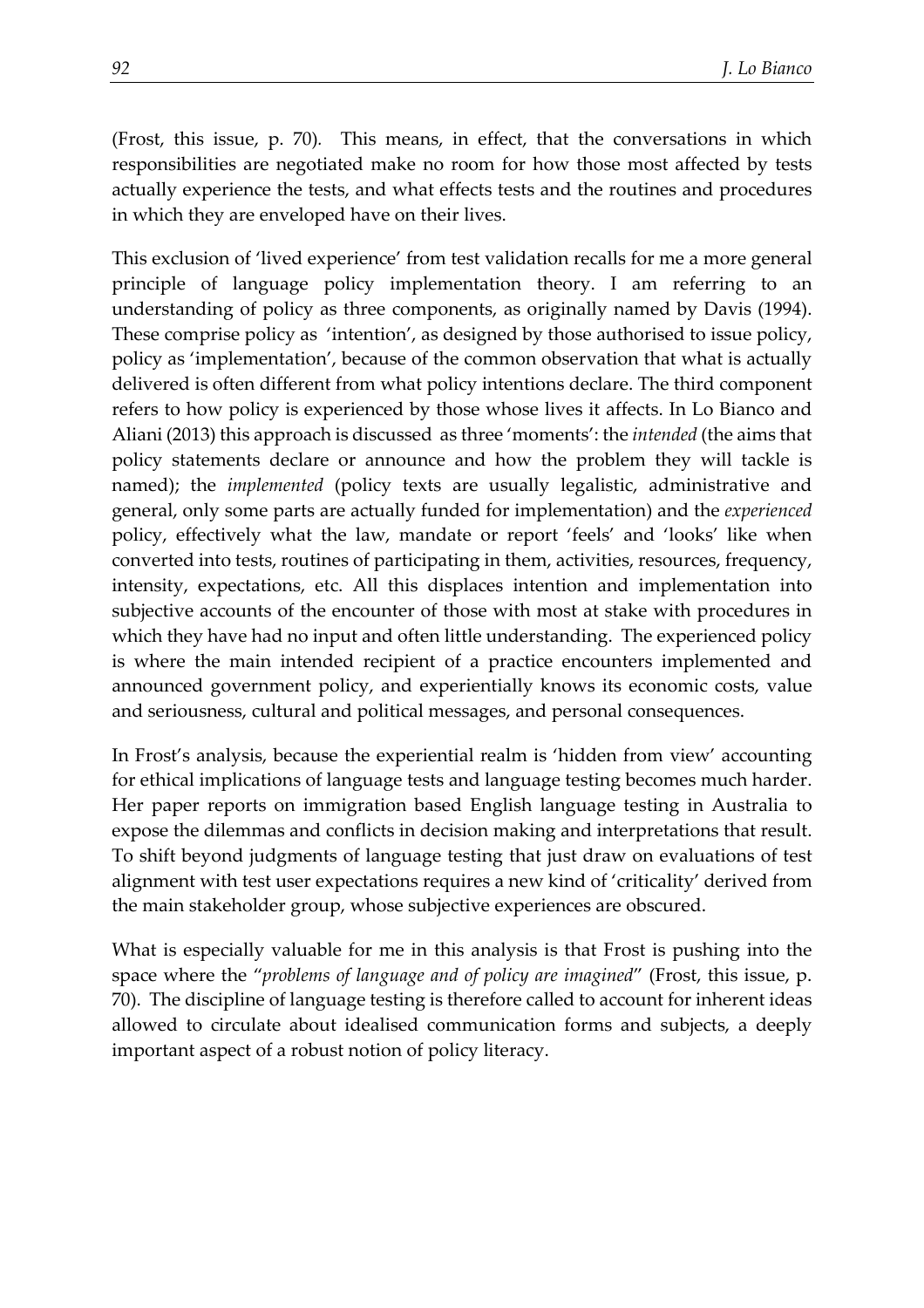# **Conclusion**

The papers in this special issue reflect the three kinds of generation I posed at the beginning.

First, maturity, because they reveal the reflective, theoretically rich and empirically robust effects of 30 years of sustained effort, a data base of past consultancies and the insights that returning to these offer to today's researchers, and the conversation that is possible with the individuals, Tim McNamara (Roever and Wigglesworth, 2019) and Cathie Elder, and international counterparts. Second, a cohort of shared knowledge, concepts, and interest with common experience of how in contemporary society language competence assessments are involved in the regulation of admissions/exclusions/transitions and now dominate public administration. The third kind of generation is the most powerful. It is present in the depth of thinking and range of analysis, but most importantly for me in all four papers in their depth of critique tempered by realism (Rossi and Sleat, 2014).

Our world is very far from 'flat', and while borders are more porous than in the past they remain regulated, monitored, controlled and surveilled in processes that are both direct and indirect. Language competency assessments are one of the (perhaps surprising in historical terms) ways in which goods and services flow more freely than people.

The papers are all rich accounts that take testing away from technical preoccupations alone, into the realms of application, consequences, policy and the concrete impact tests and testing regimes have on the lives of many groups of people, including some of society's most vulnerable. It is impressive to see the papers wrestling with dynamic and highly original notions of 'policy literacy'. It is even more powerful to see this happen for a particular profession, language testers, allowing the authors to develop very nuanced positions in relation to policy, and how for testing professionals interacting with the policy world is inescapable and so the need for critical awareness to negotiate interactions with officials that allow good work to proceed and yet conserve and give life to an ethical stance.

In recent decades in political philosophy there has been a theoretical aspiration to understand public life as a communicative order (Ercan and Dryzek, 2015), extending even beyond formal democracies. In this effort to identify multiple forms of 'discussion' and 'argument' that form the main normative theory of politics: usually labelled deliberation. Margaret Kohn has called deliberation the "normative basis of democratic theory" (2000, p. 408) and its main objective has been to produce a desired view of public life as a process of "rational consensus engendered through discussion" (p. 408).